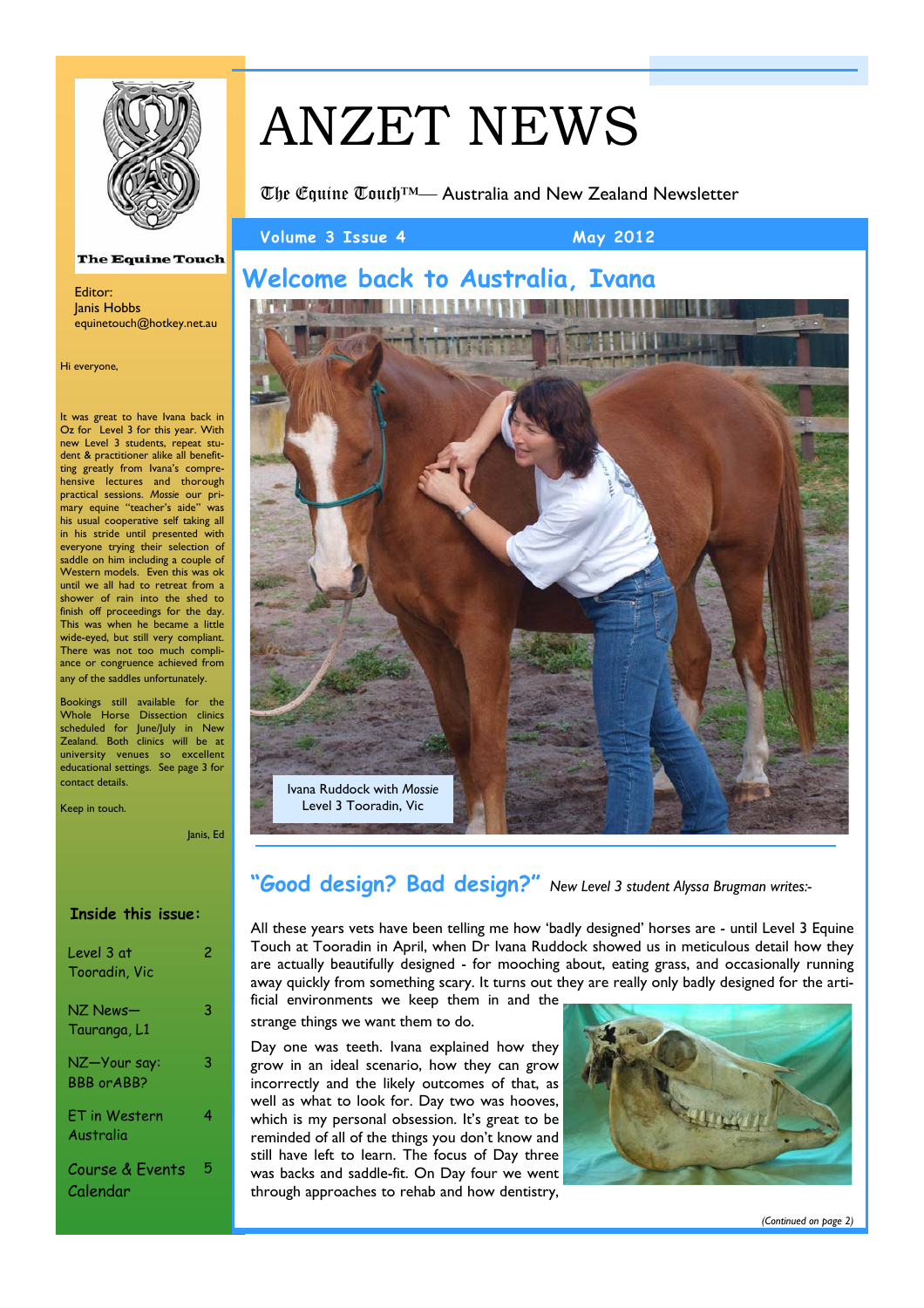## **Page 2 The Equine Touch™— Australia and New Zealand Newsletter**

### *(Continued from page 1)*

hoof care, nutrition, training techniques and bodywork can all work together to keep horses in the best possible shape, given the shortcomings in our approaches to husbandry.

 Ivana had many different specimens for us to examine, and we had an opportunity to apply our new procedures to several of the RDA horses. They were so patient with us.

 Thanks so much to Sally Francis of Tooradin who gave us the run of her house and lent us so many of her very sweet, chubster RDA horses, Mossie, Leo, Cody, Navman, Billy, Morris, and William. (I hope I'm not forgetting anyone).

 Janis and the team made sure every session went like clockwork, always with resources at the ready. While the study was intense, there was also a terrific camaraderie in the group. I was lucky enough to share a room with lovely Virginia. We had many rambling morning chats in our twin single beds, while outside our window the mist lifted to reveal grazing ponies. It was exactly like something from one of those very English pony camp books!

 We had some very memorable meals. Julie and Lindy introduced us to Sally's extended family.

 I had a terrific time, I loved every minute, and I hope I made some new friends. Can't wait for the next one – sign me up, Janis!

Alyssa Sound Advice (Hoofcare and Nutrition)



**Your Say: COVE SAY: Ref Level 3 at Tooradin . Vic April 2018** 



Hi lanis,

 I just wanted to say, after attending the recent Level 3 refresher at Tooradin, how well organised and informative I found it. Ivana's lectures are brilliant and up to date. The venue and Sally our host were excellent and as usual I came away from the course more informed and confident about all aspects of ET and the wider aspects of the horse.

 It is also always a great experience to borrow from the experiences of the other participants and this course was no exception.

 Thank you to everyone involved in the organisation and running of the clinic.

*Col Dahlenburg (ET Practitioner)* 

I enjoyed the course and am looking forward to putting what I have learnt into practice. *V.T. Level 3* 

Just wanted to say thank you soooo much for the Level 3 clinic! it was ammmmmazing!!! I learned SO much! I could have done that for three weeks straight with information being taught and delivered like Ivana does.

I am so on fire now to become a practitioner! *M.F. Level 3*







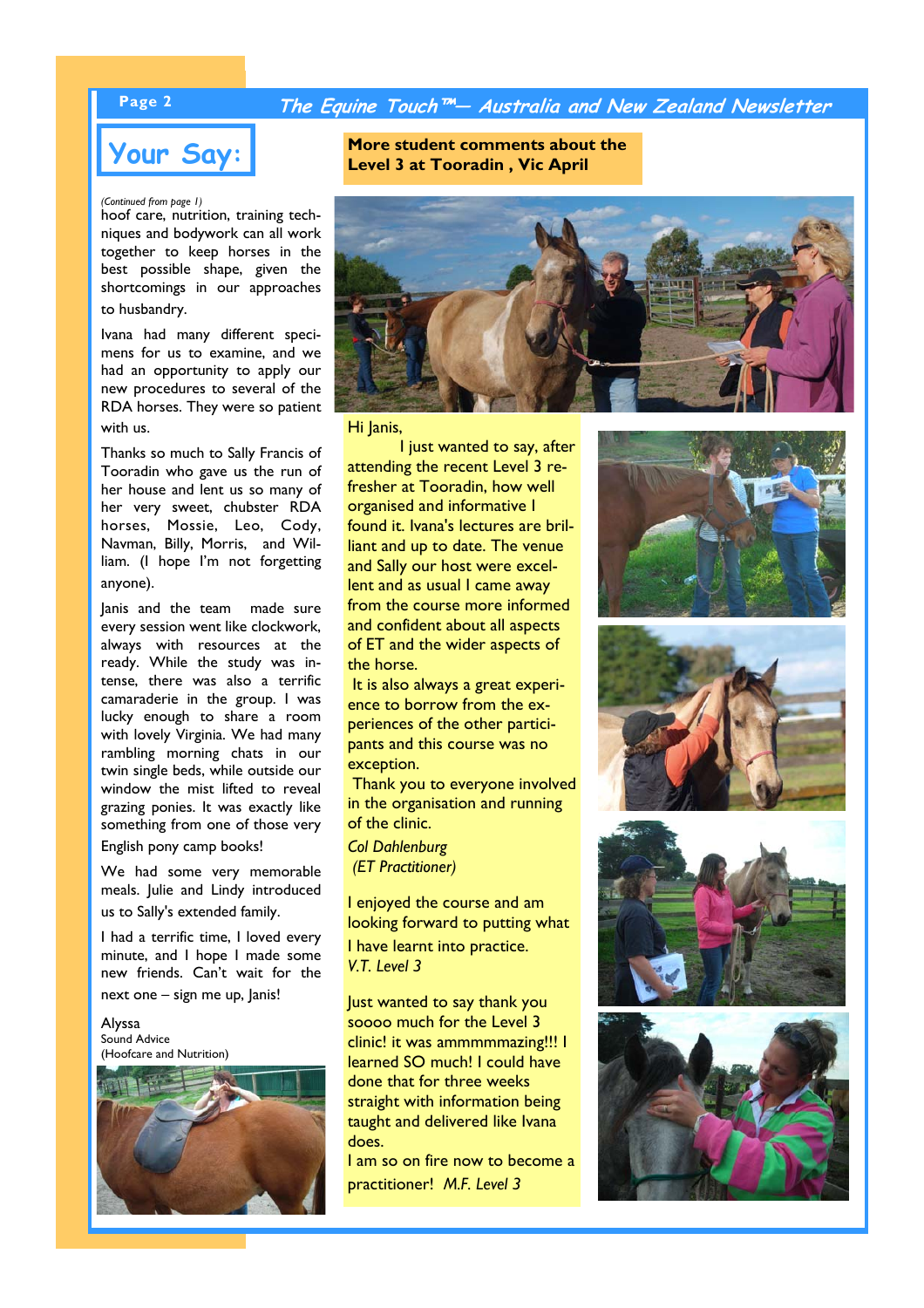# **Page 3 Volume 3 Issue 4**

### **NZ News More Tauranga Tales Level 1, 2012, Instructors: Denyise Cambie**

Had another small but really satisfying Level 1 course. We got lucky with the weather, only having to retreat to the barn on the afternoon of the last day (coming out for the group photo with horses and people rugged up).

Otherwise having some late summer weather that has been better than anything we experienced during summer this year (known as the summer that never was) meant we could do almost all the human and horse work outside. The students all did really well, with everyone having different areas of strengths and weaknesses (including one extremely dedicated student who is allergic to horses).

We didn't have the same emotional releases from the horses as in the last class, but we did have some good



L-R in pic Maddie, Caty, Mikaila, Rusty, Kelsey with Sophie and Tambo in the background.

really physical releases, and of course the usual willy beans to be discovered and removed. Everyone is keen to learn even more on Level 2, whether as a horse owner or practitioner.

Having one student give a "No" on the feedback question of "Did the course meet your expectations" shocked me to start with, as I was sure she had gotten so much from the 3 days, until I read the next line "It exceeded my expectations" - How can that not make it so worth the 3 days of teaching ? *Instructor—Denyse Cambie*

# **Basic Body Balance or Advanced Body Balance? The horse will decide ...**

After I completed the Level 1 Equine Touch clinic I began practicing on my three horses. The results for two of them were immediate and processing was very easily recognisable with chewing, sighing, nearly falling asleep and even nasal discharge.

My third horse, Khalifah, an Arab cross, was rather questioning when I did the BBB, he didn't seem to understand that I was doing bodywork for him and that nothing was required of him. He is a very sensitive, gentle horse that I have done a lot of natural horsemanship with and he seemed to think that maybe I wanted him to move every time I applied the

### slightest pressure.

After I completed the Level 2 Equine Touch clinic I was keen to try the Advanced Body Balance on my horses. I have performed the ABB on Khalifah several times now and the results are far more encouraging. It seemed to make sense to him. I think it's because there are several moves over whole muscles, rather than just one or two and the procedure is

faster with no observation times. He just relaxes and doesn't look at me questioning. The ABB is definitely better received by this horse, whereas my other two still love the BBB. *Sue Shackleton, Level 2* 

### **Whole Horse Dissection Seminar** *2 clinics available in NZ this year!*

### **June 30– July 2, 2012**

at Lincoln Uni, Christchurch, South Island Contact: *Janice.clyma@xtra.co.nz* 

**July 6-8, 2012** at Palmerston North, North Island Contact: *ivanaruddock@aol.com* 

Cost: NZ\$800 p.p. Class size limited! *BOOK NOW!*